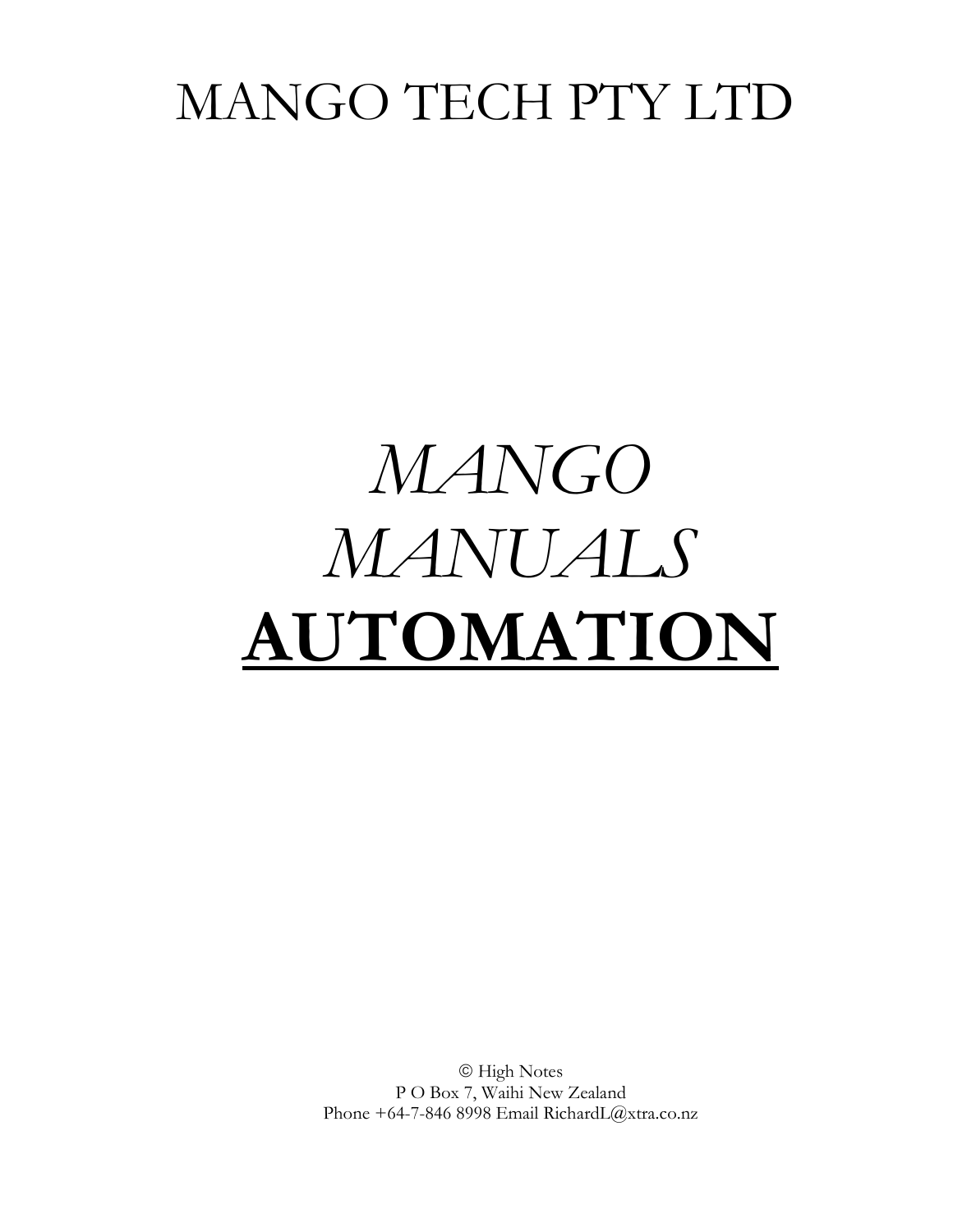### **TABLEOFCONTENTS**

| <b>OVERVIEW</b>                                | 3  |
|------------------------------------------------|----|
| UNPACKING AND SETTING UP YOUR MANGO AUTOMATION | 4  |
| <b>GETTING STARTED</b>                         | 5  |
| <b>CALIBRATION</b>                             | 5  |
| <b>THE TEST CUT</b>                            | 6  |
| <b>ADJUSTING THE CALIBRATION</b>               | 7  |
| <b>USING THE MANGO</b>                         | 8  |
| <b>CUTTING PROCEDURE</b>                       | 10 |
| <b>COMPUTER SHUTDOWN</b>                       | 12 |
| <b>TROUBLE SHOOTING</b>                        | 13 |
| <b>MACHINE HAZARDS</b>                         | 16 |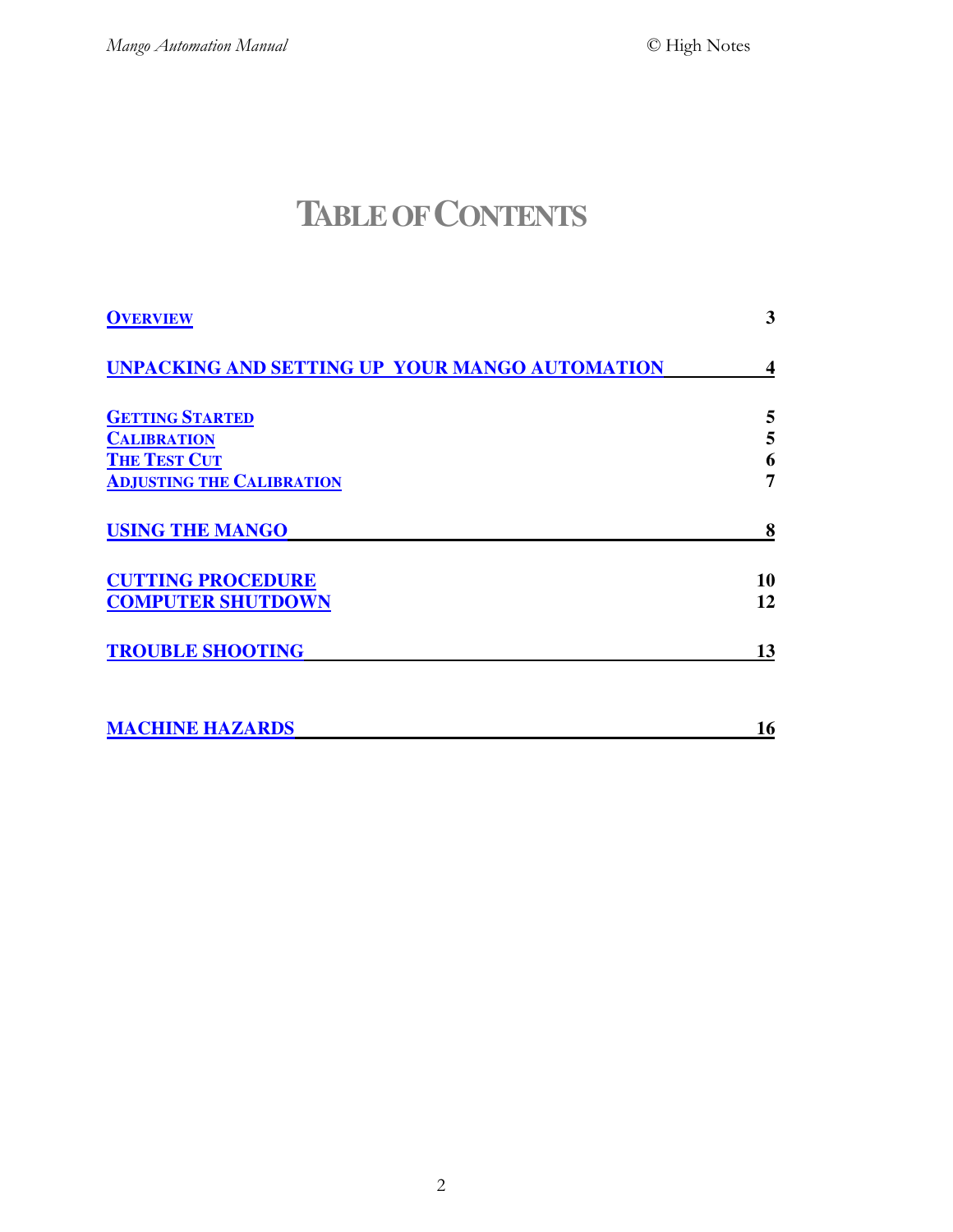### **Overview**

Congratulations on your purchase of a MANGO Automation System that will revolutionise your work place. The MANGO System comes in a range of options that include some of the following Products.

- **※** MANGO Length Stop
- **※** MANGO Angulation
- **X** MANGO Manual Mitre Pins
- **※** MANGO Mitre Pins (Auto)
- **※** MANGO Plate Progressor
- **※** MANGO Trencher

Each MANGO Product has been designed to make your work place more efficient, eliminate bottlenecks and free staff from the cutting face for extra hands at assembly.

#### Mango Automation consists of

- **※** Mango Length Stop system
- **※** Mango Angulation System
	- $\Box$  The Mango Length Stop is used to accurately measure and cut lengths of timber
	- $\Box$  The Mango Angulation system sets the required angles to complete the cut on the truss component that is currently being manufactured.

Length and angle measurements can be entered into the computer in three ways.

- $\hat{\mathbf{x}}$  The data can be downloaded automatically from the design computer
- $\hat{\mathbf{\mathsf{X}}}$  The data can be loaded into the computer by floppy disk.
- **<sup><del></del>**⁄</sup> The operator can manually enter measurements using the keyboard.

Under Normal conditions Mango Automation is accurate to within  $\pm 0.5$  mm, and ±0.1°. It will introduce massive efficiency gains in your production line. In fact Mango **Automation** can change the length and angle of a cut in the time it takes to place a new piece of timber on the cutting table. The saw will be ready for the next cut before the operator.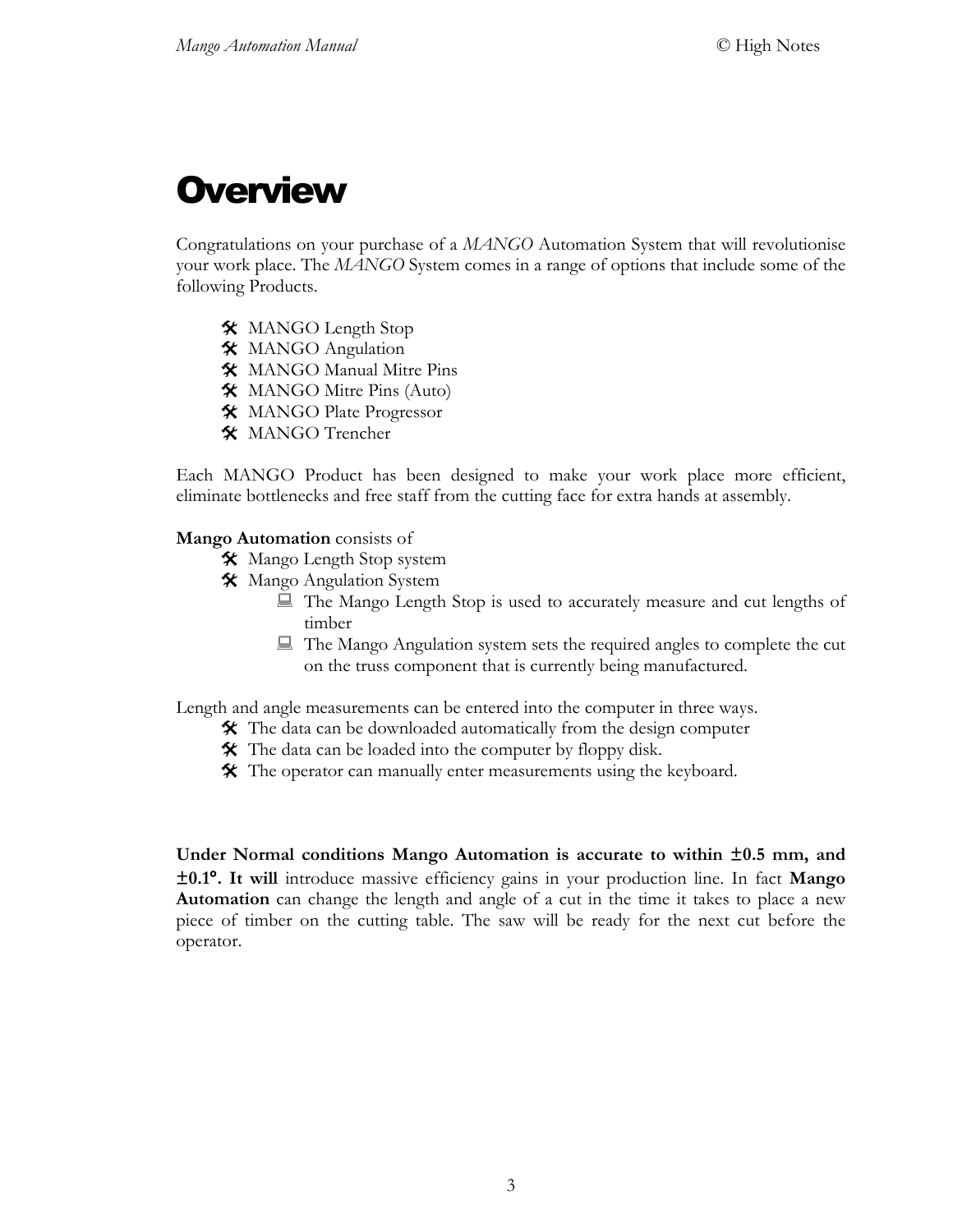### **Unpacking setting** and **Your MANGO Automation**



This page is to familiarise yourself with the workings of your Mango Automation. While an authorised installer will do all the hard work for you, it still pays to learn what is going on.

He components of a MANGO Automation System The Saw... This can be an existing saw that has been upgraded to the Automation System or it may be supplied with the Automation System. Either way it is sharp and capable of cutting off your arm so be careful.

**The Computer...** This is the Y2K compliant engine that drives everything. The detail information is taken from the office computer and placed into the Mango computer. The Mango computer then moves the *Length Stop* and the saw head into appropriate positions and waits for the operator to place some timber on the cutting table and make the required cut before moving to the next angle and length.

**The Length Stop...** This is a sophisticated measuring tape. Accurate to 0.5mm. All you have to do is type in the length required in mm and press Enter and hey presto.

**The Angulation System...** This is the automatic protractor. Again it is accurate to 0.5° and beats having to lump the saw from angle to angle especially when there are 4 angle cuts to be made on the one piece of wood.

In Essence plumbing is added to the saw to make it go from angle to angle, and a runner and stop are added to the roller tables to make the length measurements. Best of all for the first time in apprentice HISTORY you too can have a LEFT HANDED Automated SAW. (No joke we can construct the system to work right to left or left to right.)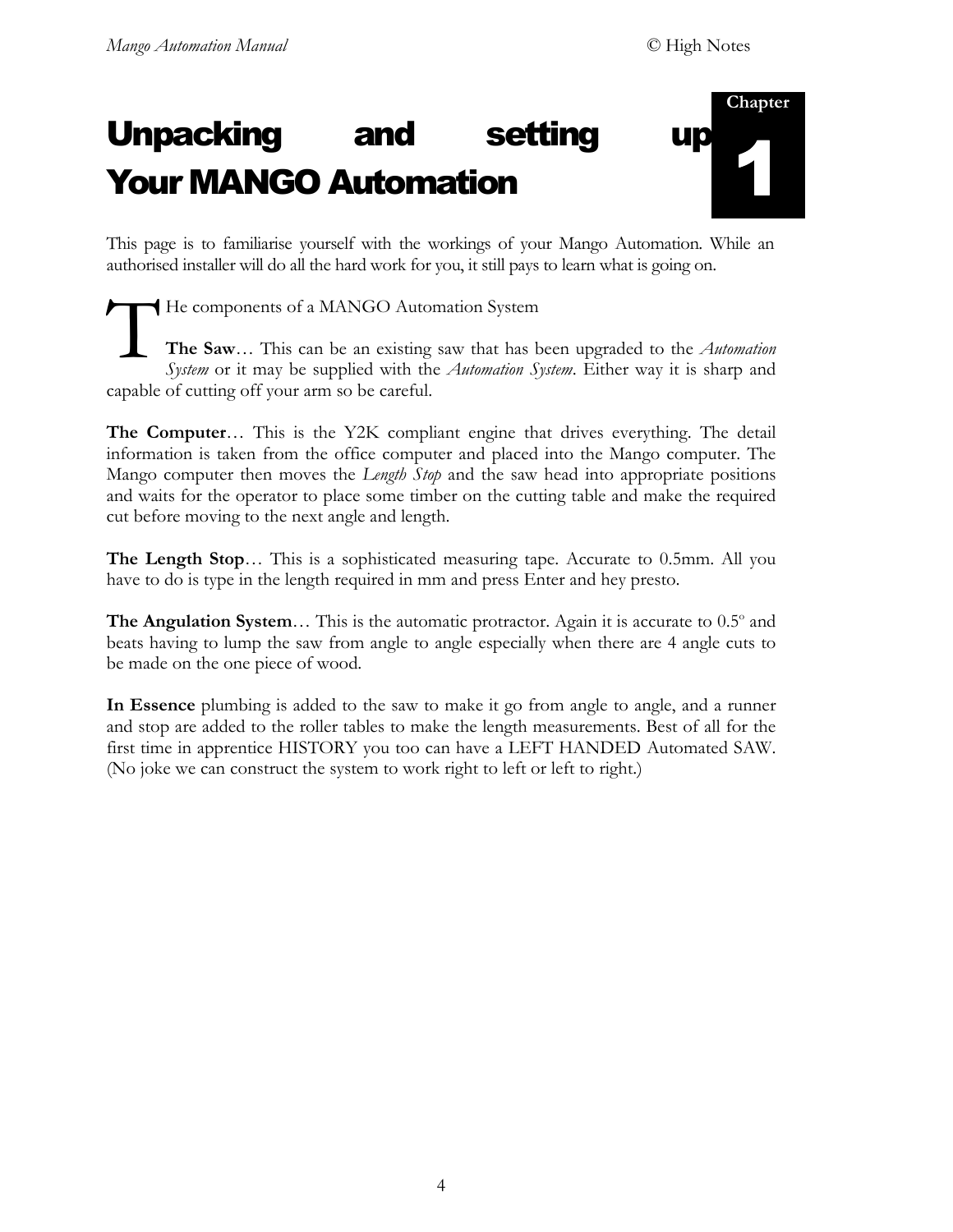### **Getting Started**

#### 1. When You turn the Computer on:

The *Automation Software* will automatically start when you turn on the computer.

The first screen you will see is the TITLE screen, which will remain visible for approximately 7 seconds before switching to the FILE OPERATIONS screen. The **TITLE** screen carries the software revision number. Please make a note of this, as you may be asked for it should you require technical support.



| File Location.<br><b>x</b><br>chiavitles!      | old dol.     | Trues Mark                   |                 | Member Length     | Stock/Grade Otv |                | Son                                         |
|------------------------------------------------|--------------|------------------------------|-----------------|-------------------|-----------------|----------------|---------------------------------------------|
| d \compsew\                                    |              |                              |                 |                   |                 |                |                                             |
|                                                | 5313         | <b>ET01</b>                  | A-B             | 4253              | [4.6] F5        |                | 2.90x45                                     |
|                                                | 5313         | ETOT                         | DC.             | 3900              | (4.2) F5        | ÷              | 90x45                                       |
| <b>Joh Name</b>                                | 5313         | ET01                         | Diê             | 3822              | [411F5]         | $\blacksquare$ | $90 \times 45$                              |
|                                                | 5313         | FTM                          | <b>STE</b>      | 1991              | (2.2) F5        | $\mathbf{1}$   | $70 \times 45$                              |
| Pipethay<br>Placemakers, TC<br>Placemakers has | 5313         | ET01                         | ST <sub>1</sub> | 1671              | (1.91F5         | $\overline{2}$ | $70 \times 45$                              |
| PlacemakersV21                                 | EXIT (F1)    | MODIFY<br><b>MEMBER (F2)</b> |                 | <b>SELECT NEW</b> | <b>JOB (F3)</b> |                | <b>CALIBRATE &amp;</b><br><b>SETUP (F4)</b> |
|                                                | Length 4253  |                              |                 |                   | Quantity 2      |                |                                             |
|                                                | Angle 1 29.5 |                              |                 |                   | Angle 3 1195    |                |                                             |
|                                                |              |                              |                 |                   |                 |                |                                             |
|                                                | Angle 2 0    |                              |                 |                   | Angle 4         |                |                                             |
|                                                | Diffset 1 0  |                              |                 |                   | Offret 3 [n]    |                |                                             |

The FILE LOAD screen should now be visible as shown.

Now you need to calibrate the Mango Auto, otherwise neither the length nor the angle will move.

### **Calibration**

Calibration sets the minimum length and angle measurements for the saw. This allows the machine to work out where it is.

1. After you see the FILE OPERATIONS screen, push in the emergency stop button. (The big red knob near or under the saw bench)

 $\hat{\mathbf{x}}$  This is like a clutch and disconnects the motors from the electronic gearing

- 2. (Using your hands), **Pull** the LENGTH-STOP **towards** the saw until it reaches its minimum length. (Pull until stop won't move anymore).
- 3. Pivot the saw angle around **towards** the LENGTH-STOP until it can move no more (ie the saw frame hits the saw table)
- 4. Press the [F4] button.
	- a) You will be asked "DO YOU WANT TO CALIBRATE THE SAW?" (the NO option is the default)
	- b) Select YES by using the arrow button on the keyboard to move the highlight to the "YES" option (the highlight starts on the NO option). Once the highlight is on the YES option, push the ENTER button on the keyboard.
	- c) You will be asked another question: "ARE YOU SURE YOU HAVE MOVED THE LENGTH AND SAW TO THEIR MINIMUM **POSITIONS"**
	- d) When you are sure you have done so answer "YES" to this question
		- \* This will calibrate the machine.
		- $\hat{\mathbf{x}}$  and bring up a calibrated label at the top of the screen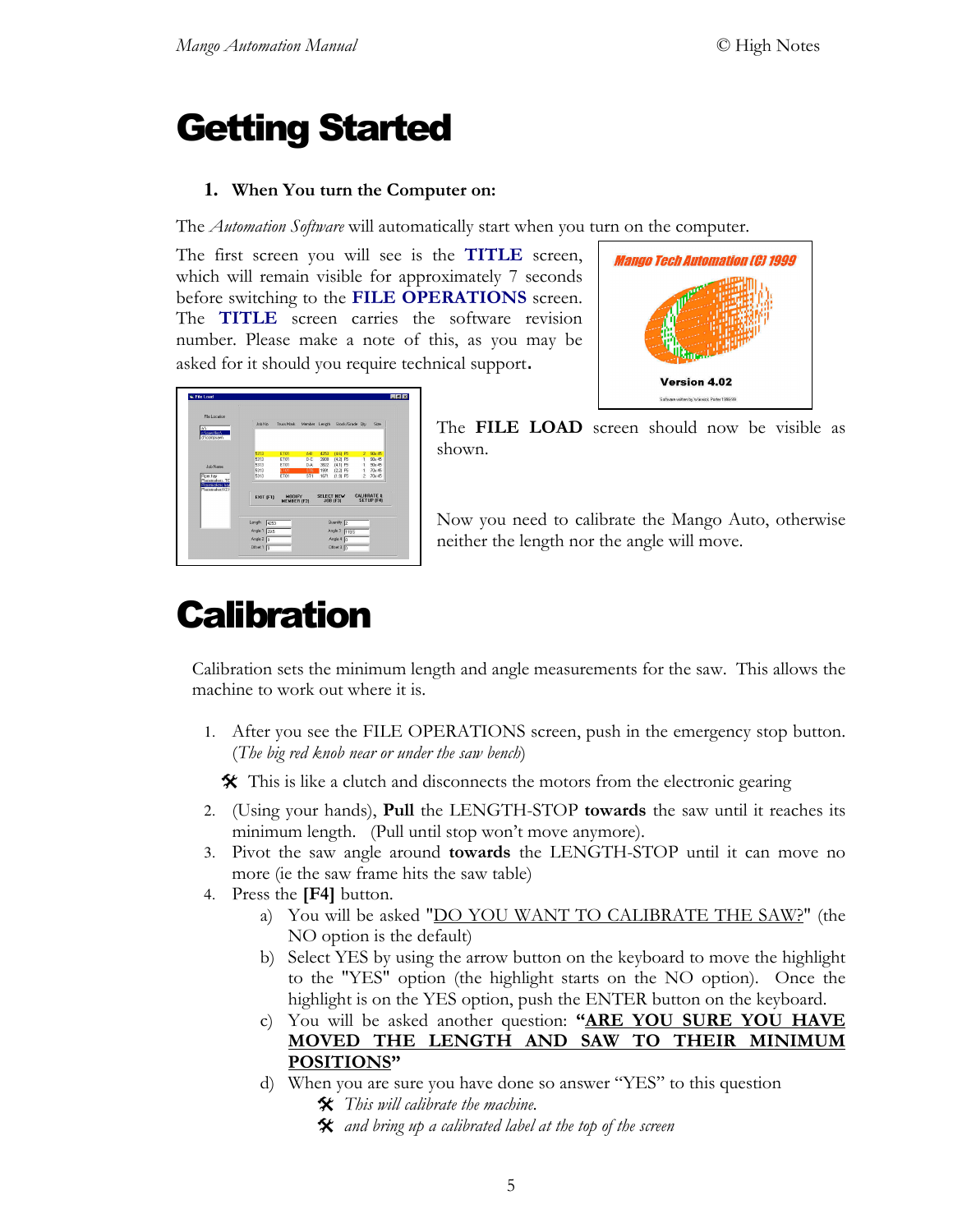- $\Box$  The CALIBRATED label will appear whether you are on the FILE OPERATIONS screen or the CUTTING SCREEN.
	- **Don't forget to release the EMERGENCY STOP BUTTON**

Now the saw is calibrated. To finish the process of calibrating, you must check the length and angle, and make any changes as may be required.

### **The Test Cut**

To check the length and angle, you must cut a piece of timber and check the length and angle on the resulting cut timber.

You will be taken automatically to the TEST CUT Screen.

Here the programme chooses a length of 1000mm and 90°.

**Press Enter** (which tells the computer you want to cut a 1000mm member with  $90^\circ$ cuts at each end)

- $\Box$  A box appears telling you "The next setup is about to commence. Do you want to continue".
	- Check the EMERGENCY STOP BUTTON and release if engaged still.
	- $\bullet$  Select Yes and press [Enter]

**IMPORTANT:** You must release the EMERGENCY STOP BUTTON before the length and angle can move.

The Length and angle will move to approx 1000 and 90

If they do not move then you most probably still have not released the EMERGENCY STOP  $BUTTON$ ......

Place a discarded piece of timber and cut one end square. **Push** trimmed end up to Stop. **Cut** other end of timber Measure Length of timber If length is not 1000mm then you must adjust the Length as described below. Measure Angle of the cut. If Angle is Not  $90^{\circ}$  then adjust the Angle.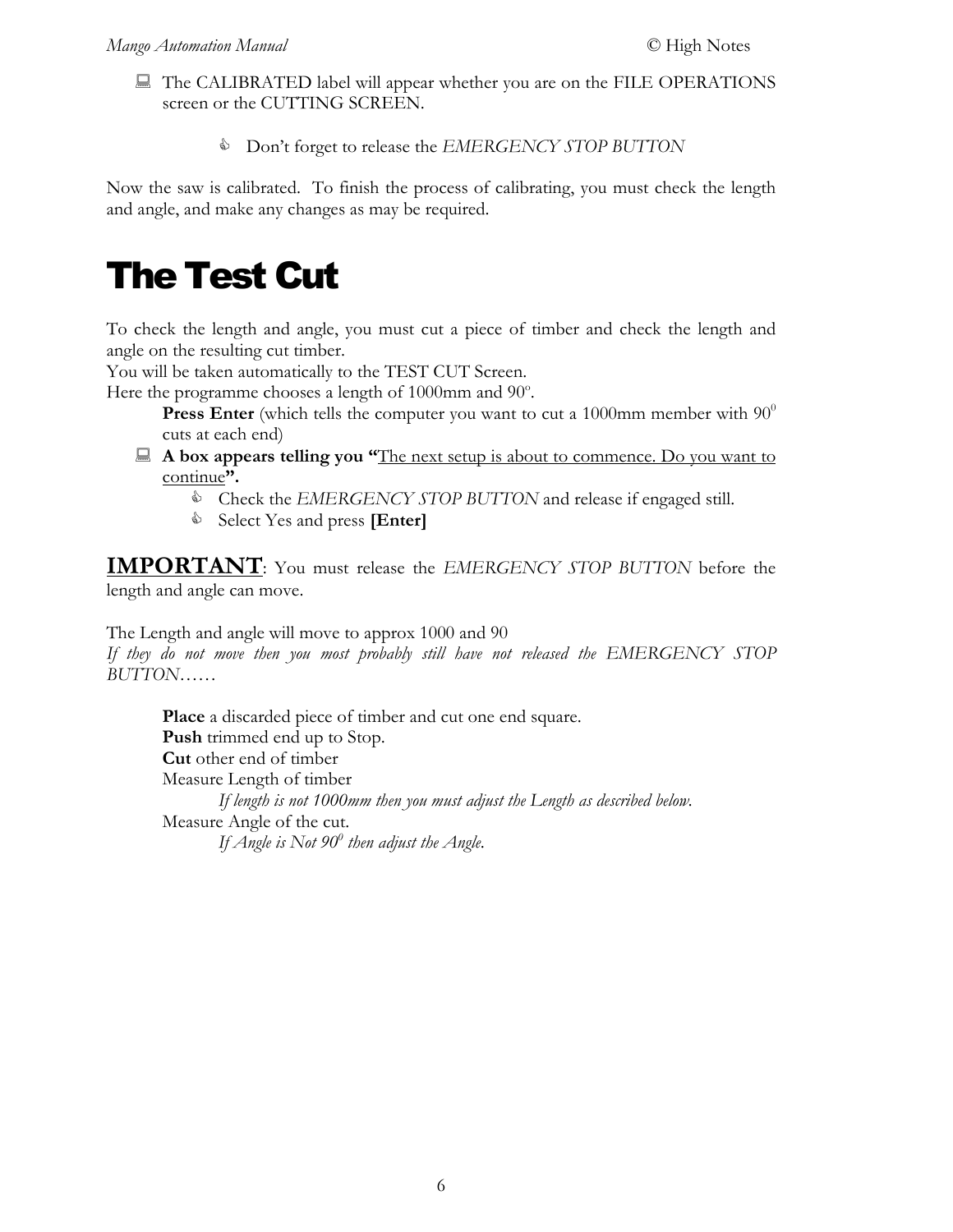### **Adjusting the Calibration**

(in the File or Cutting Screen) Press [F4]

Answer **NO** to the Question "Do you want to recalibrate the Saw". Answer YES to "Do you want to Adjust the Calibration"

| You Enter the Calibration Screen. It looks like this: |  |
|-------------------------------------------------------|--|

| <b>G.</b> Calibration Adjustment                                                                                                                                                                                                                                                                                                                                                                                                                                                                                                                                                                                       |                                      |
|------------------------------------------------------------------------------------------------------------------------------------------------------------------------------------------------------------------------------------------------------------------------------------------------------------------------------------------------------------------------------------------------------------------------------------------------------------------------------------------------------------------------------------------------------------------------------------------------------------------------|--------------------------------------|
| You can adjust the calibration without having to reset it. If the length or angle are out<br>of adjustment by some amount, then you can adjust this with the figure below. For<br>example, if the length is 2mm long, enter the figure of -2 into the length calibration<br>error box. This will take 2mm off all the lengths that are calculated by the saw. The<br>logic works in the same way with the angle.<br>length (which would be the case if you had adjusted the length earlier) then then<br>figure you would enter would be the current figure, minus the 2mm error that we used<br>as the example above. | If there was already a figure in the |
| Length Calibration error<br>Angle Calibration error                                                                                                                                                                                                                                                                                                                                                                                                                                                                                                                                                                    | lo<br>Iо                             |
| Abort/Exit (F1)                                                                                                                                                                                                                                                                                                                                                                                                                                                                                                                                                                                                        |                                      |

### <u>To Adjust the Length:</u>

- 1. Calculate the ADJUST DIFFERENCE which equals  $1000 -$  Cut Length.
	- a. If Cut length is  $1008$  then the ADJ DIFF is  $-8$
	- b. If Cut Length is 998 then the ADJ DIFF is  $+2$
- 2. Add the Number already in the computer to the ADJ DIFF. (This usually though not always  $\theta$ )

```
Length Calibration Error = EXISTING NUMBER + ADJ DIFF
```
### **To Adjust the Angle**

- 1. Calculate the ADJUST ANGLE which equals 90 Measured Angle.
	- a. If Measured Angle is 89 then the ADJ ANG is  $+1$  (90-89=1)
	- b. If Measured Angle is 94 then the ADJ ANG is  $-4$  (90-94=-4)
- 2. Add the Number already in the computer to the ADJ ANG.

#### Angle Calibration Error = EXISTING NUMBER + ADJ ANG

Press [Enter] a couple of times to make sure the new numbers are registered in the computer.

Press [F1] to exit the screen

Press [Enter] again and you will be told "The next set-up is about to commence. Do you want this to happen"

Answer YES and you will be returned to the Cutting Screen.

Calibration is COMPLETE you can now operate Machine accurately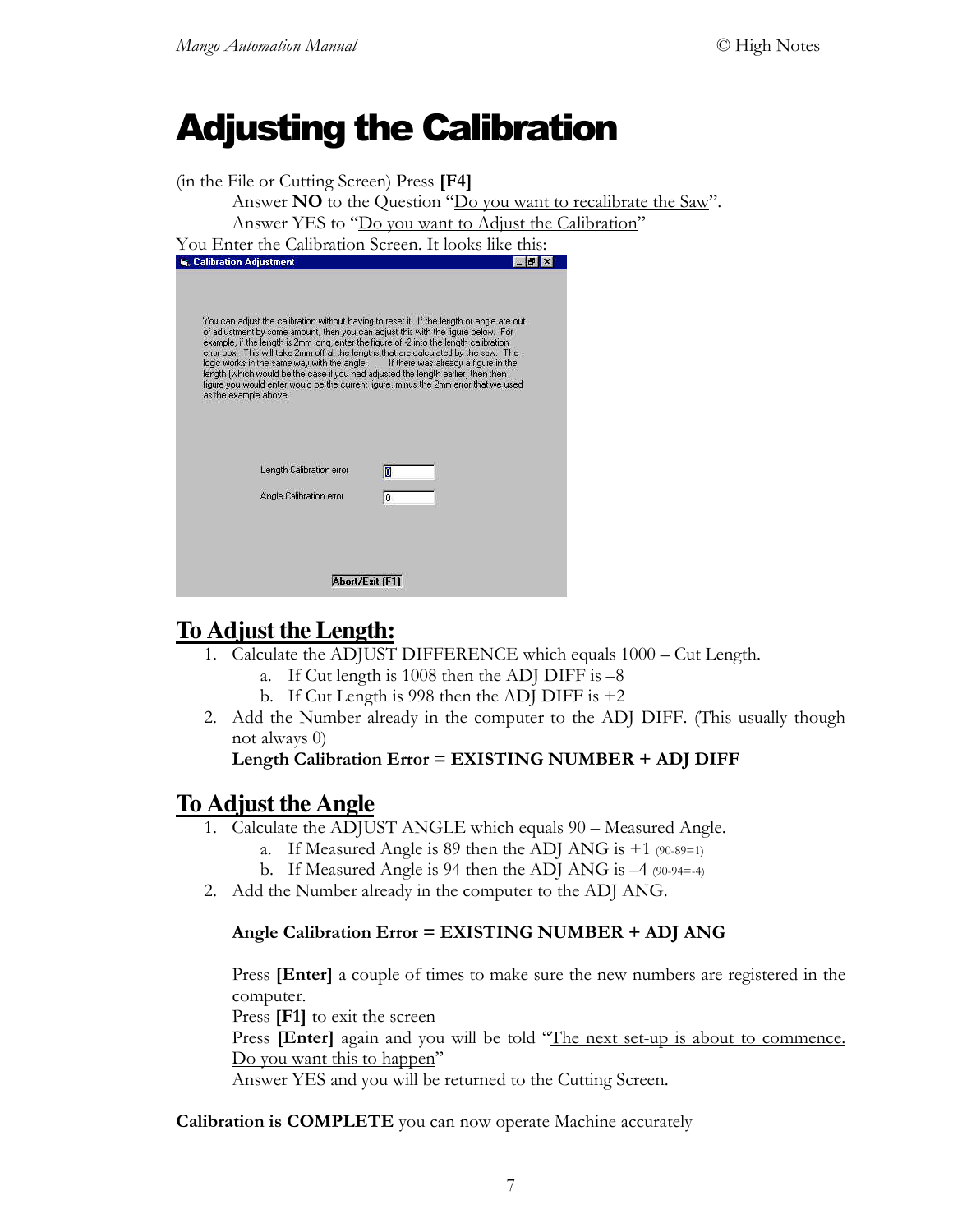$F_X$ 

### **USING THE MANGO**

There are 2 screens that control the cutting operation.

FILE LOAD screen: used to select and load cutting jobs, and to manually enter cutting sizes.

**CUTTING OPERATIONS:** displays the current status of the saw and length stop. This screen is the one the operator will spend most of their time seeing. The components that the operator wants to cut can be selected on this screen.

### **FILE LOAD SCREEN**

The "File Load" screen has four major areas on it: **S**. File Load

| c:\saw files\<br>d:\compsaw\                    | Job No.          | Truss Mark                          | Member          | Length            | Stock/Grade Qty        |                  | Size                                        |
|-------------------------------------------------|------------------|-------------------------------------|-----------------|-------------------|------------------------|------------------|---------------------------------------------|
|                                                 | 5313             | <b>ET01</b>                         | A-B             | 4253              | $[4.6]$ F5             | $\overline{2}$   | 90x 45                                      |
|                                                 | 5313             | ET01                                | D-C             | 3900              | (4.2) F5               | $\left  \right $ | 90x 45                                      |
| Job Name                                        | 5313             | ET01                                | D-A             | 3822              | (4.1) F5               | $\mathbb{R}$     | 90x 45                                      |
|                                                 | 5313             | ET01                                | ST6             | 1991              | $[2.2]$ F <sub>5</sub> | $\mathbf{1}$     | 70x 45                                      |
| Piper.hay<br>Placemakers, TC<br>Placemakers.hay | 5313             | ET01                                | ST <sub>1</sub> | 1671              | (1.9) F5               | $\overline{2}$   | 70x 45                                      |
| PlacemakersV2 h                                 | <b>EXIT (F1)</b> | <b>MODIFY</b><br><b>MEMBER (F2)</b> |                 | <b>SELECT NEW</b> | <b>JOB</b> (F3)        |                  | <b>CALIBRATE &amp;</b><br><b>SETUP (F4)</b> |
|                                                 | Length<br>4253   |                                     |                 |                   | Quantity 2             |                  |                                             |
|                                                 | Angle 1 29.5     |                                     |                 |                   | Angle 3 119.5          |                  |                                             |
|                                                 |                  |                                     |                 |                   |                        |                  |                                             |

File Location: The place the cutting files are stored

- $\Box$  If the jobs come in little disks (about 90mm X 95mm) then select "a:\".
- $\Box$  If the job is already in the computer for you then select "c:\saw files
- $\Box$  If the system is on a network then choose "d:\compsaw".

**Job Name:** Lists the jobs that are currently in the selected folder. Choose the job you wish (arrow Keys and press [Enter])

**Job No:** The yellow bar highlights the member being cut. Choose the member by using the arrows and *Enter* key.

Modify Area: Contains details of the member being cut. Here you can modify these details if needed.

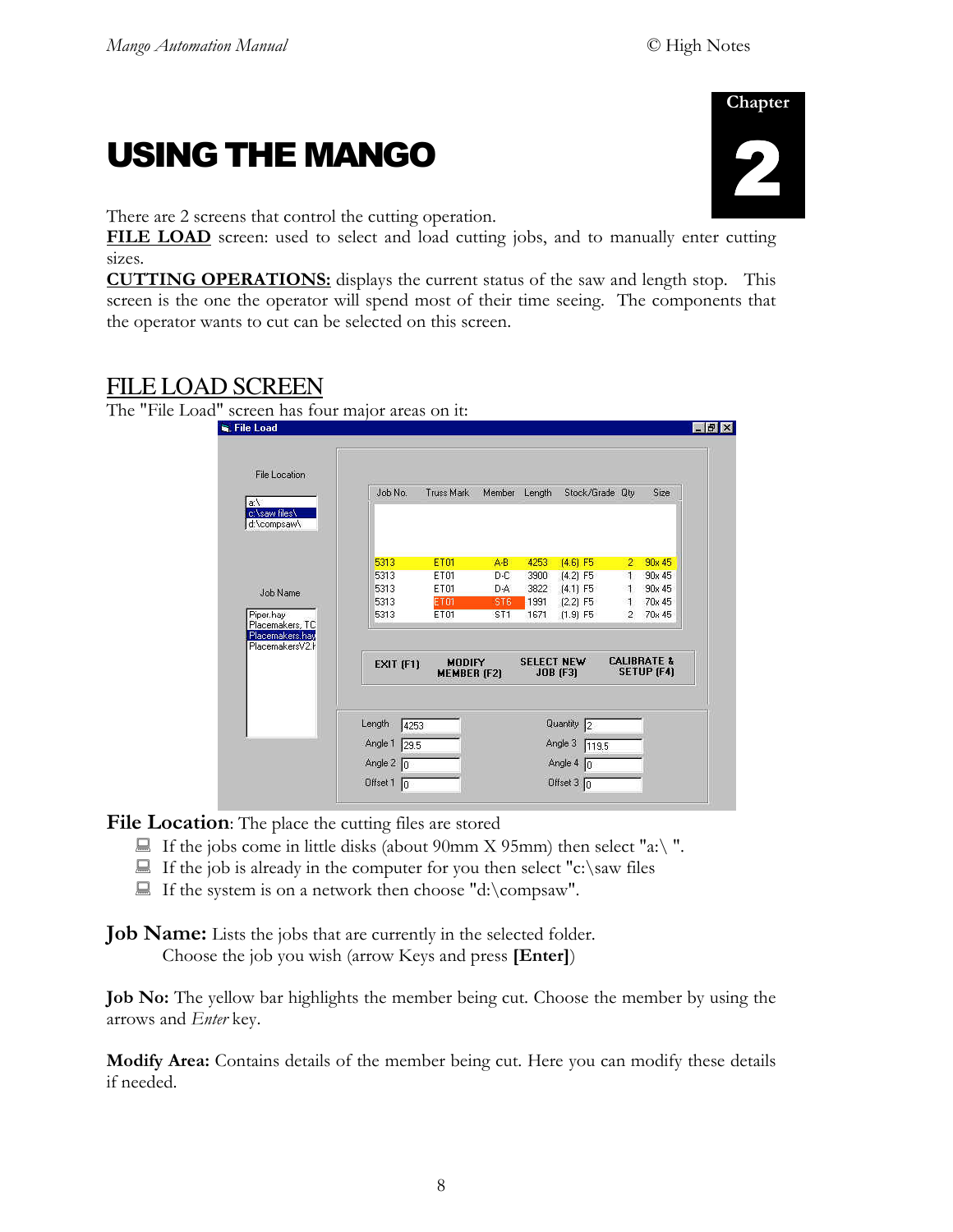### **Cutting Operations Screen**

This also has 4 major areas.

|                                     | <b>Stock: This Setup</b> |                          |                | <b>Next Setup</b> |                      |                |                   |  |
|-------------------------------------|--------------------------|--------------------------|----------------|-------------------|----------------------|----------------|-------------------|--|
|                                     | (2.1) 70x35 F 5          |                          |                |                   |                      |                | $(4.8)$ 90x35 F 5 |  |
|                                     | Number to Cut            |                          | Angle          |                   |                      | Length         |                   |  |
|                                     | 22                       |                          | 5              |                   |                      |                | 400               |  |
|                                     | Job No.                  | Truss Mark               | Member         | Length            | Stock                | Qtv            | Size              |  |
|                                     | 0596                     | T1-A                     | T1             | 4378              | (4.5) F5             | 4              | 90x 35            |  |
| 51.2                                | 0596                     | $^{11}$                  | BT             | 5329              | (5.4) F5             | 11             | 90x 35            |  |
| 0                                   | 0596                     | T1                       | <b>B1</b>      | 2761              | (3.0) F5             | 11             | 90x 35            |  |
|                                     | 0596                     | T1                       | W1             | 1004              | (1.2) F5             | 22             | 70x 35            |  |
|                                     |                          |                          |                |                   |                      |                |                   |  |
|                                     | 0596                     | T1                       | W <sup>2</sup> | 2056              | [21] F5              | 22             | 70x 35            |  |
|                                     | 0596                     | TS <sub>2</sub>          | T1             | 4513              | (4.8) F5             | 3              | 90x 35            |  |
|                                     | 0596                     | TS <sub>2</sub>          | T <sub>2</sub> | 1050              | [1.2] F5             | $\overline{c}$ | 90x 35            |  |
| 141.2<br>28,7<br>$\mathbf{0}$<br>26 | 0596<br>0596             | TS2-A<br>TS <sub>2</sub> | T1<br>B1       | 3810<br>4045      | [3.9] F5<br>[4.2] F5 | Ï              | 90x 35<br>90x 35  |  |

**Stock:** Which timber stock is required for the current member and the next member in the list The background colour changes according to the grade of timber required.

### Number to Cut/Angle/Length:

Indicates the number of members of current type yet to be cut The angle and length Boxes will change colour.

- RED means the saw and Stop are not in position (DO NOT CUT)
- GREEN means everything is ready for the Cut.

#### Job No. Details: As in the FILE LOAD Screen

Cut No.: Here is indicated which cut the saw is set up for. In some versions this is replaced with a graphic representation.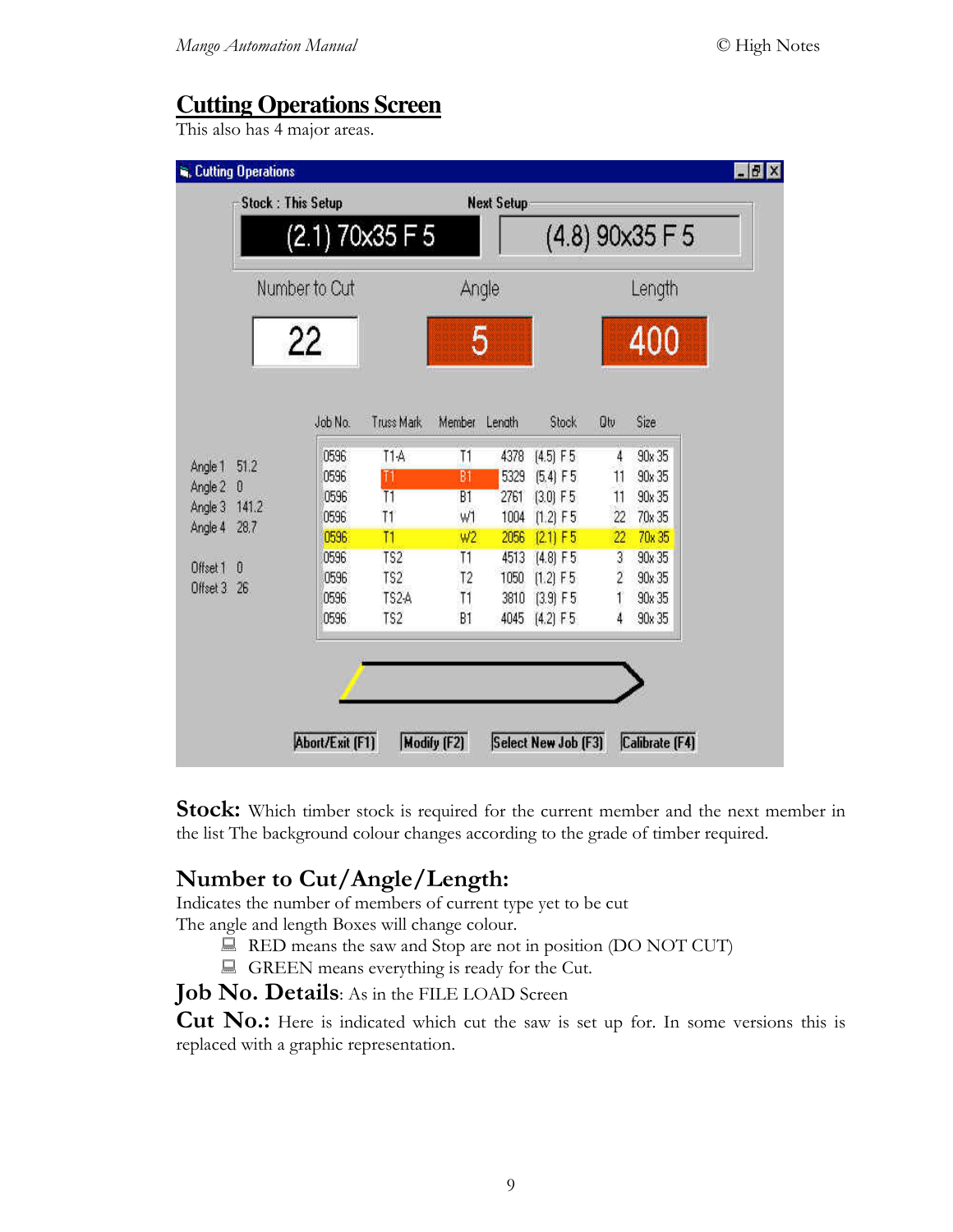### **CUTTING PROCEDURE**

### **AUTO OPERATION**

The following procedure will guide you through the Automatic cutting routine:

- 1. Start up the system and Calibrate
- 2. From the FILE LOAD screen select the drive and folder containing the job lots
- 3. Select the required job lot
- 4. Select the member from the job lot for cutting and press Enter.
- 5. A "setup warning" will appear on the screen.
- 6. Highlight Yes and press Enter.
	- a. As soon as you choose YES, the Length Stop and the Saw Angle will begin to move and you enter the Cutting Screen.
	- b. When both of the background colours on the Angle and Length Boxes of the cutting screen turn green, the saw is ready to cut the timber.
- 7. Place member firmly against Length Stop and pull the saw through the timber.
- 8. Once the cut is completed the angle and length stop will automatically move to the next positions.

#### **MANUAL OPERATION** (member modification)

The Mango Automation software allows you to make modifications to each member detail, and also gives you the possibility of cutting a totally new member that hasn't been downloaded onto the computer.

If you wish to change any of the features of the current member, follow the procedure below:

- 1. From either the FILE LOAD or CUTTING OPERATION screens, press the [F2] button.
- 2. You will be put into the FILE LOAD screen, with the length box highlighted.
	- $\hat{\mathbf{x}}$  You are now able to modify any of the details (Length/Angle/Offset or Quantity) in this area of the screen by typing in the desire number.
- 3. Use [Enter] to move between boxes.
	- $\hat{\mathbf{x}}$  If you do not want to change the details in the box just press [Enter] to move to the next box.
- 4. Keep pressing [Enter] until you are told "The next setup is about to commence. Do you want this to happen?"
- 5. Press [Enter] to accept this
- 6. You will be returned to the CUTTING OPERATION screen and the saw will be ready to cut to your new dimensions/quantities.

#### There are several points to remember when modifying a member:

- 1. If you fail to enter an offset when the system requires one (if cutting 2 angles on one end), then the mango will assume the offset is the centre line of the timber.
- 2. The width of the timber used to calculate the centre line will be the width of the member currently highlighted in yellow on the screen. If there are no jobs loaded, then you will be prompted to enter a timber width.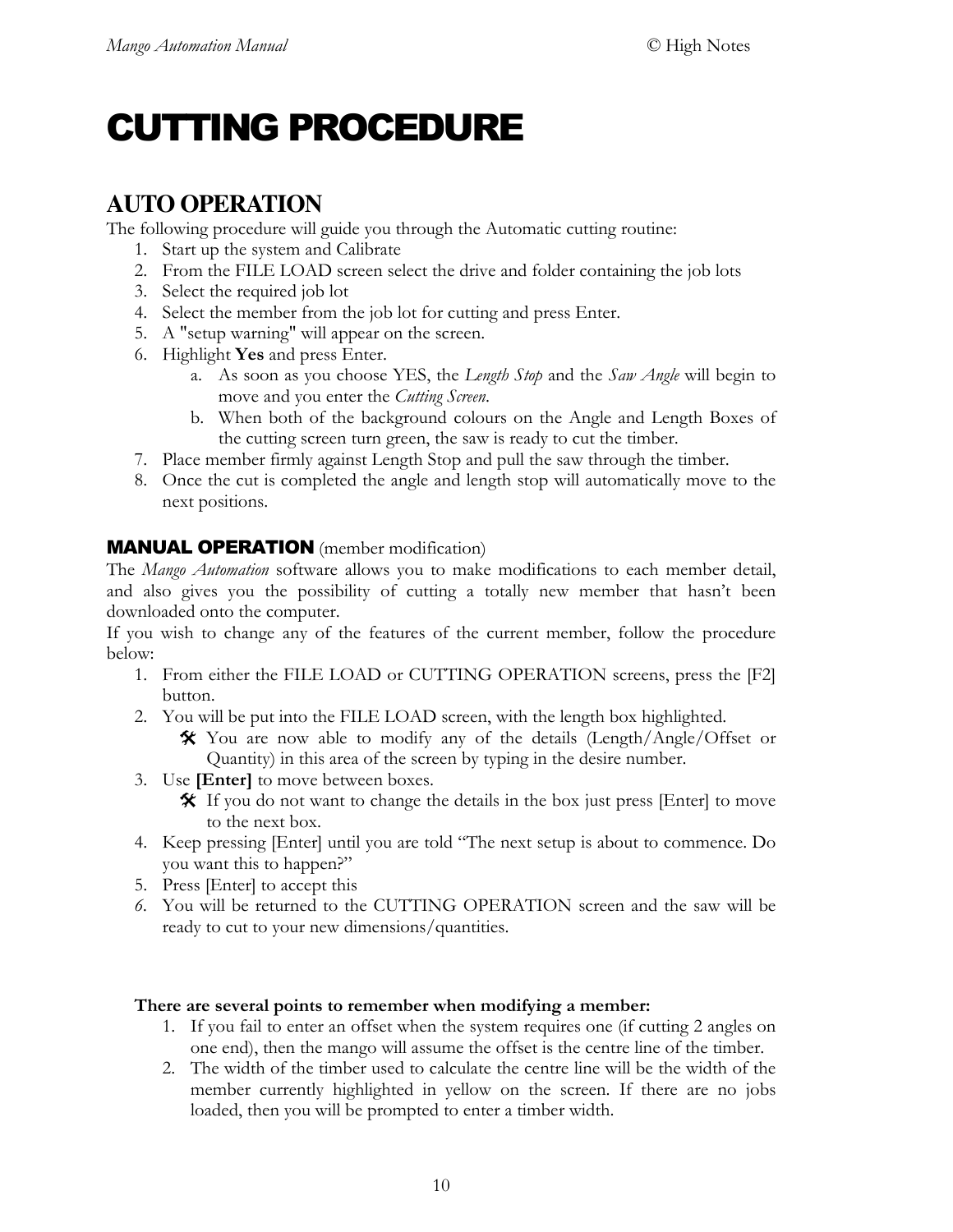- 3. If you only want to change the length of a member, press F2 to get to the modification screen. Enter the new length and then quickly press [Enter] twice. This is a shortcut that will save you having to scroll through all of the other details.
- 4. When modifying a member, or cutting a new member, remember that, depending on Nail Plate Supplier, there are some simple rules to follow.

#### GangNail / Bostitch

Type in the figures as you see them in your standard cutting list. The figures given. Ensure that the detailer has got the programme to print out the angles to show above 90 where needed. A 4 cut web should show angle  $1 \le 90$  angle  $2 \ge 90$  angle  $3 \ge 90$  angle  $4 \le 90$ . IF the programme does not print the angles above 90 you will have to add 90 in the appropriate places.

#### Pryda

Type in the values as supplied on cutting sheets. However, in a 3 cut web the length value is different to that from other suppliers. In order for the 3 cut web to work properly ensure that the Cutting Setup option dealing with manual cutting length is set to "THROUGH OFFSET".

#### Multi Nail

Type in the figures as on the cutting sheet, but realise the angles are all below 90 for webs and sometimes above 90 for chords. This is allowed for in the computer.

### **CUTTING METHODS** (What is the order that members are cut)

There is a general rule that needs to be followed when cutting any member on the Mango Auto saw.

 $1.$ The operation of the saw requires that the saw always remains in the  $0-90^{\circ}$  quadrant. The saw will never go over the 90° mark. To cut an angle over 90°, you need to flip the timber over. The question is...."When do you flip the timber over?".

**The answer is......** Keep your eye on the list of angles that are shown down the left hand side of the CUTTING SCREEN and the cut number that you are currently completing (shown at the bottom of the screen). If you are on cut 1 (shown on the bottom of the screen) then you are cutting angle 1 as shown on the left-hand side of the screen. The next cut that you will carry out is the next non-zero angle as shown down the left-hand side of the screen. If this angle is in the opposite quadrant to the one that you just cut, then you need to flip the member that you are cutting over.

If it is in the same quadrant, don't flip it over. This means that if the last angle cut was less than 90o and the next angle is also less than 90o then they are in the same quadrant.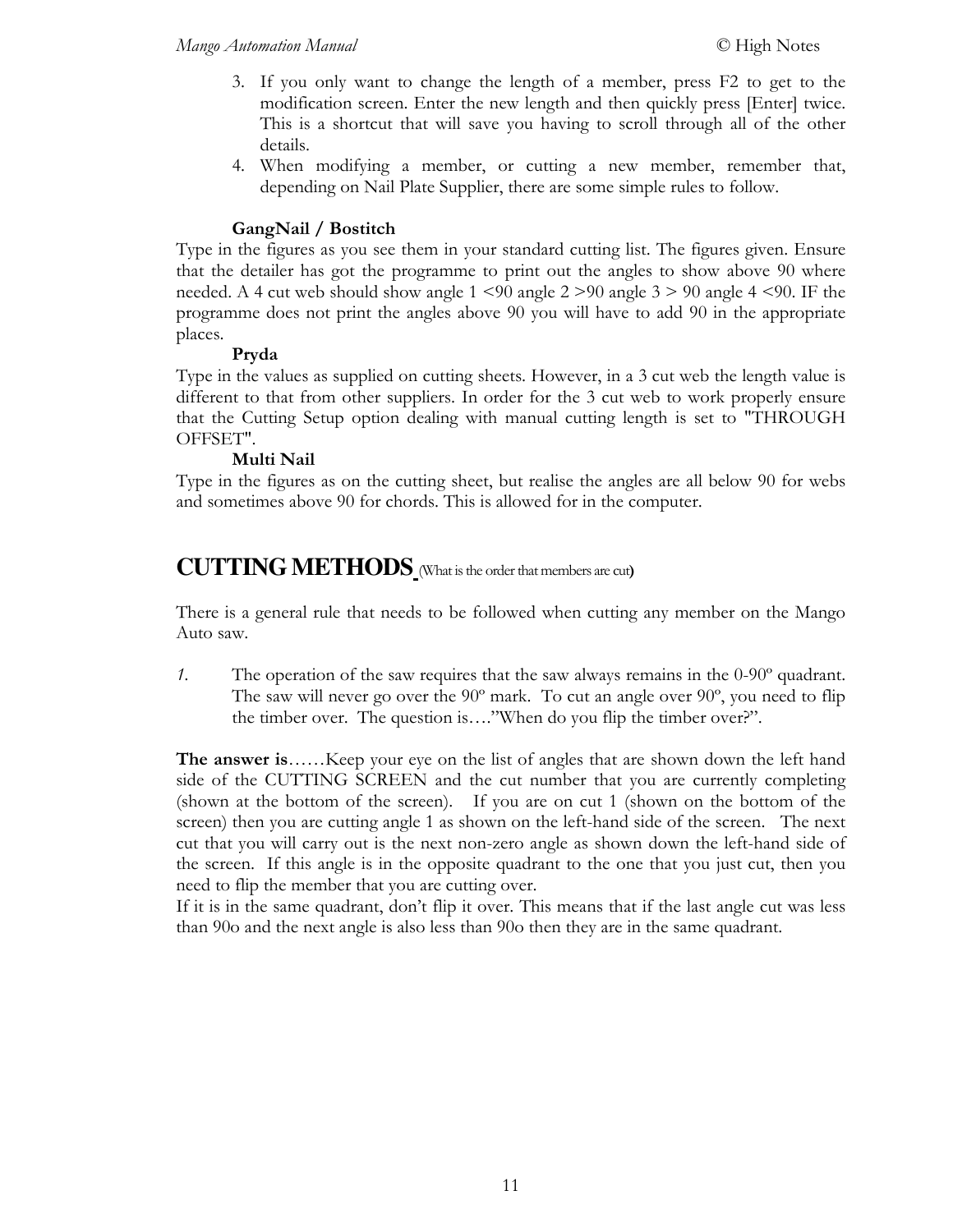### The only time that you will have to use slightly different cutting rules is when you are cutting mitres.

**SINGLE MITRES:** the cutting method is the same as for an unmitted piece of timber.

If you are cutting single mitred member, you can also perform a little trick that will save some cutting time. Jacks and creepers are commonly cut on pairs. If the pieces are small enough to allow to be cut from one stock length, then you can cut the mitre first by cutting through the middle of the stock piece, with the stock pushed up to the length stop. This gives a left and right mitre. Flip the offcut that is on the infeed side of the saw over so that the second piece is now on top of the first piece that was cut. Dock the two pieces to length and you get a pair of jacks of creepers cut with only 2 cuts instead of 4.

**DOUBLE MITRES:** you must cut the unmitred end of the timber first, then slide this up the stop and cut the mitred end.

### **COMPUTER SHUTDOWN**

At the end of the day (or some other time) when you come to shut down the computer YOU MUST FIRST exit out of the Mango Automation software.

**DO NOT JUST TURN OFF THE COMPUTER...** PULL THE PLUG or any such nefarious things. Else you will really STUFF up WINDOWS. Bill Gates WON'T LIKE YOU and neither will we.

From the FILE OPERATIONS screen, press F1.

You will be asked "Do you want to exit the program and shut down Windows?" Answer Yes.

> X You will now be reminded to push in the EMERGENCY STOP BUTTON. Make sure you have done this before selecting OK. Failing to do this could result in damage to the servo driver card. (It will have to be replaced at your expense -Over \$2000)

The computer will now shut down.

Do not power off until you see the message 'It is Safe to turn off your Computer"

NB A real modern computer (Pentium3 200+) with the new wider mainboard that sits in the new "Fat" case will now turn itself off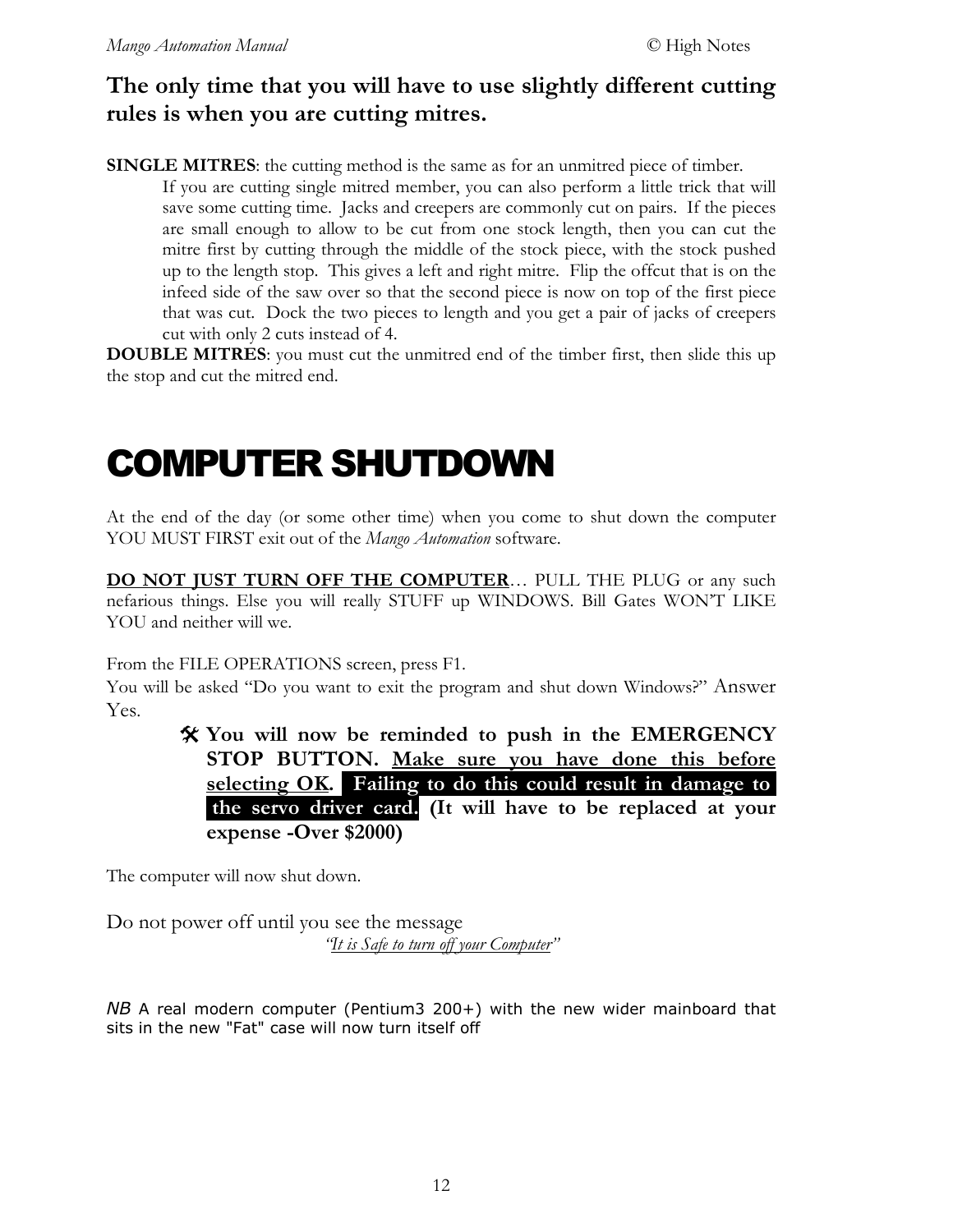### **Trouble Shooting**



There are very few things that can go wrong with the Mango Automation system, but if it does, here are a few of the problems you may encounter

### **The length of the cut timber is not correct.**

Carry out a TEST CUT as described earlier in this manual, and adjust the length calibration if required.

If the test cut length is correct then there could be a mechanical problem with the saw. If there is no fault with the saw, and problems persists contact MangoTech.

### **The Mango sets the correct length for shorter lengths, but goes wrong towards 6m**

The gear ratio is not correctly set or has been mistakenly changed. Go to the CALIBRATION and SETTINGS section of the Electronic manual and change the Length Gear Ratio as described.

### **The angle is correct at 90 and wrong at lower angles(say 10 deg).**

The gear ratio is not correctly set or has been mistakenly changed. Go to the CALIBRATION and SETTINGS section of the Electronic manual and change the Angle Gear Ratio as described.

### **The Length Stop is easily knocked out of position when the timber is pushed up to it.**

The Length Power setting is too low.

Go to the CALIBRATION and SETTINGS screen and increase the power in small (1-5) increments upto a maximum of 400.

DO NOT go above this value without first consulting Mango Tech.

### **The Mango keepsjamming for no apparent reason**

If this starts to happen after a long period of normal operation, then the slider or driveline has become too stiff for the electronic clutch to overcome.

From one end of the Length Stop Rail, look down it's entire length to ensure there are no obvious bends or twists. Pay particular attention to the join. If there is a bend, it may be caused by some of the holding bolts working loose. Check all these.

Check there has not been an excessive build up of dirt or sawdust in the tracks of the Length Stop Rail. Blow these clean with an airline to remove any contamination.

Push the Emergency Stop Button in to release the Length Stop Motor. Now drag the Length Stop Slider the entire length of the rail to check for any tight spots. (Never do this directly after calibration on software versions older than 4.02. Do at least one cut first and this will ensure you do not damage the servo driver card).

If none of the above correct the problem then go to the CALIBRATION and SETTINGS screen and increase the Length Stop Power in small increments upto a maximum of 400. DO NOT go above this value without first consulting Mango Tech.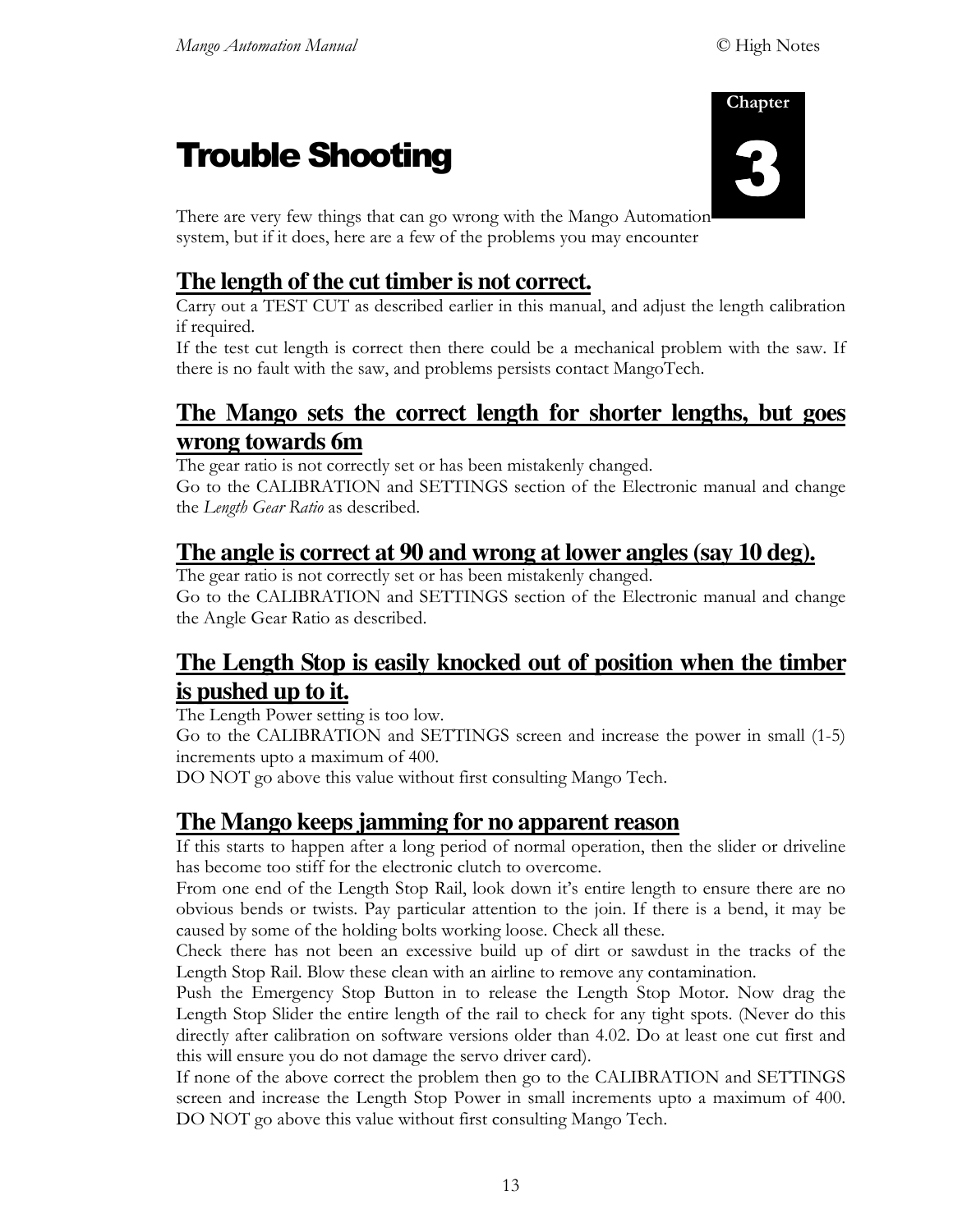### The slider has too much "slop" or play in it.

This will occur after some time of operation. The solution is to use the shims that have been provided with the machine (the small blue plastic pieces) to pack out the nylon pads so the slider is firm on the rail, but not so firm that the stop keeps jamming.

When Adjusting Calibration I cannot enter the length of block I want.

This is very likely to be because you are entering a value that is below the minimum block Length allowed (Less than the distance from the Saw Blade to the Mango-Stop at its closest position to the Blade). Try a bigger Value.

### The Saw moves but the Length Stop doesn't, or visa versa.

The first thing to check is the wiring to the respective axis.

Has anyone been playing with the wiring?

Has anything out of the ordinary happened lately (electrical storm, power failures etc).

Has anyone pulled the power cabling to the motors on the length or the angle?

Check that the emergency stop button is pulled out correctly.

Is the emergency stop button damaged?

Blow the stop button out with compressed air while the button pushed in (there may be dust under the contacts).

The final option is to go into the SETTINGS and CALIBRATION screen and push and hold the F3 button. Both axis should move. If the axis that you are concerned about doesn't move (and you have got the emergency stop button released) then the servo driver card has probably failed. Call Mango Tech.

### The Angle and the length don't move

This is generally caused by a problem with the emergency stop button. Blow the button out with compressed air (with the button pushed in). This will remove any dust that may have gathered between the contact in the switch.

Has the emergency stop button been hit or damaged at all. If so, replace it. To check if the problem is the button, you can remove the wires from the switch and join them together by hand (twist them together). This must be done when the computer is turned off.

If this corrects the problem then replace the Emergency Stop button.

The angle won't move when you pull the saw out then back in

If you pull the saw out while the angle is still moving it will lock in place and will not move again until you hit the enter button. This is a safety feature.

### The Angle doesn't move onto the next cut, but you can get it to move by hitting the [Enter] button.

The saw stroke switch has failed.

These switches are readily available from electrical wholesalers or contact Mango Tech.

The screen "locks up". I cannot get any of your commands to work. The keyboard and the mouse don't work and you can't get the computer to respond.

The card has fallen out of the computer. If the card is not completely plugged in, then the computer can lock up. Call a qualified electrician to remove the cover from the computer and reseat the card.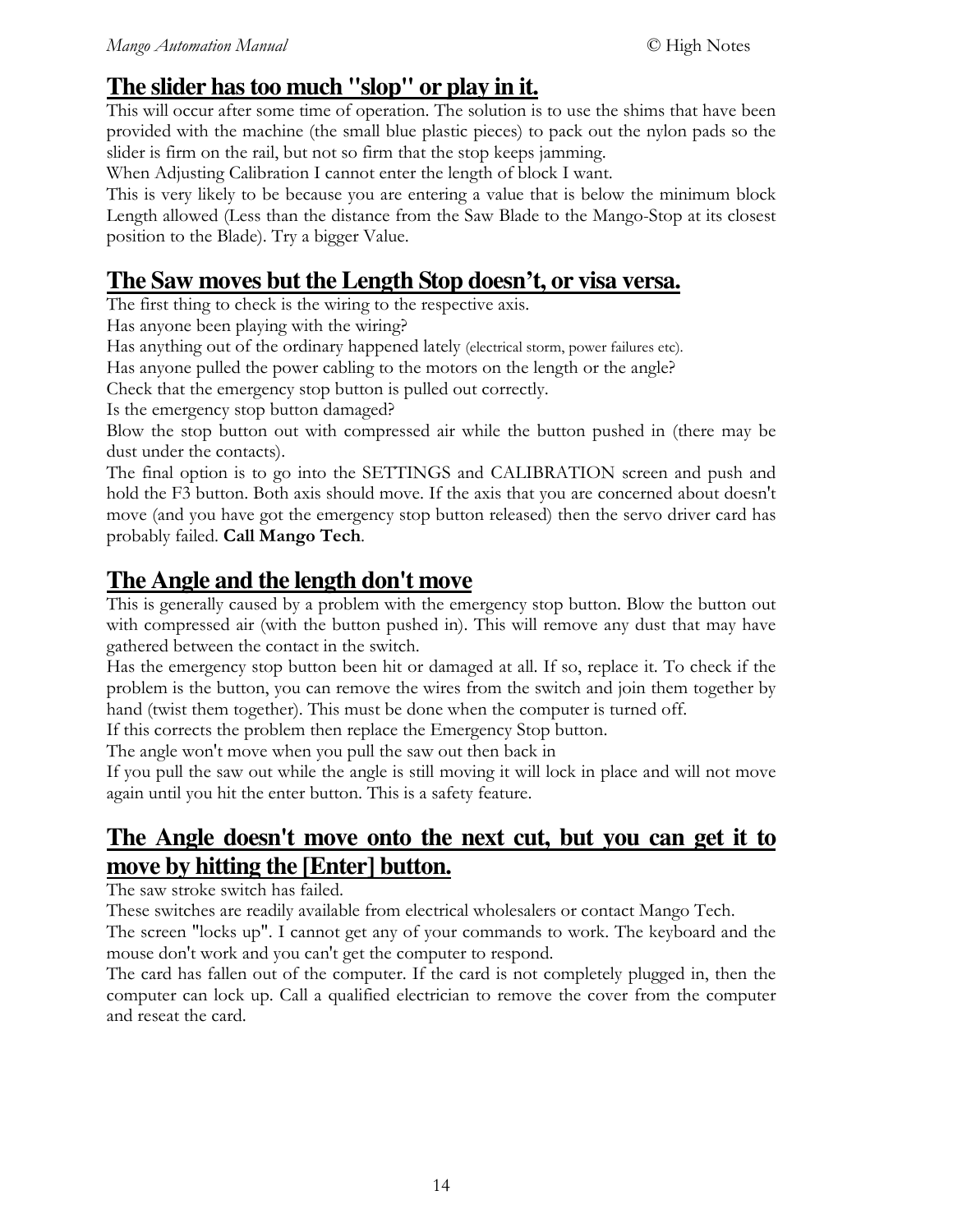#### There is a cutting length error which varies Chapter inconsistently.

The grub screw on the motor shaft of the length stop can sometimes come loose. Re-tighten it. Perhaps use a locking compound such as "Loctite"



The saw blade touches the timber when the saw is behind the fence at low angles

Some older (and more damaged) saws can have the blade almost touching the timber when the saw is at low angles. In these cases you need to delay the movement of the saw so that you have time to remove the timber before the saw moves to it's next position and perhaps grabs the timber. This is an option that can be set in the CUTTING SETTINGS screen.

### The length and angle don't appear to move at all, but the readouts <u>on the screen move a very small amount.</u>

The saw stroke switch has probably failed. Remove the two wired from the switch on the saw arm and short them together. The voltage is 24VAC, so there is no danger. Try and set the saw up. If it works, then the switch needs to be replaced. If it doesn't, check the input into the computer. This is a job for a qualified electrician.

### The angle jams. It cannot be moved by hand or by the computer.

Problem with the gearbox. Check the movement of the saw. Is there timber jammed under the turntable or drive belt. If there are not any visible problems, take the front off the gearbox. This requires a 4mm hex key. Have a look at the internals. Is there any timber or dust jammed in the movements? Have any of the belts fallen off? Have any of the pulleys moved so they are no longer running freely?

If the front of the saw has been hit by anything heavy (ie a forklift or timber pack), it is possible for the gearbox mounts to be moved slightly and cause it to jam on some parts of the saw frame.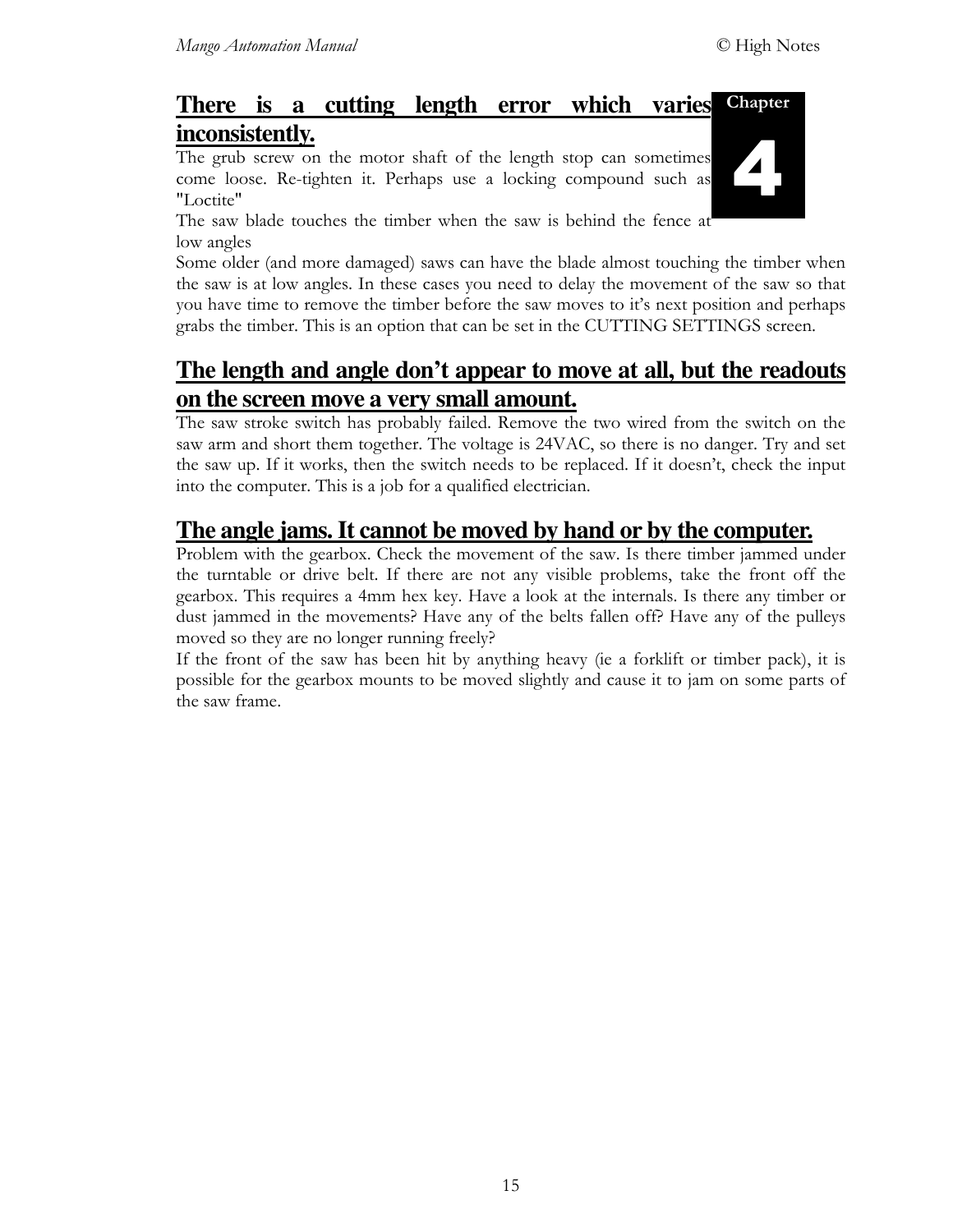### **Machine hazards**

The following section contains the Hazard and Risk Assessment that was carried out on the Mango Automation as required by the Occupational Health and Safety (Plant) Regulations 1995.

Mango Tech has taken care in the design and manufacture of this equipment to reduce or eliminate were possible all the potential hazard sources in order to minimise the operating risks. However, as with all equipment of this type, it is never possible to remove all potential hazard sources. It is therefore essential you read this assessment so that you are familiar with the residual hazards associated with this equipment and the methods that Mango Tech have used to safeguard you the user, and other personnel in the vicinity of the saw.

### **RISK ASSESSMENT/HAZARD IDENTIFICATION**

### <u>Hazard 01: The operator may pull the saw out while the angle is</u> changing

**Risk to OH&S?**: If the blade angle is changed while it is cutting a piece of timber, the blade will "bite" into the timber and tend to push violently towards the operator. The final resting position of the blade is unknown for this type of occurrence, therefore the operator cannot get his body parts out of the way and the risk of being cut is high.

**Possibility of removing hazard**: The operator is the source of this hazard. Training will have some effect as to when the operator will pull the saw out (ie. only when the saw is not changing angle), but will not remove the hazard. The only way to remove the risk is to stop the movement of the angle and length if the saw is taken off its home position (either intentionally or by accident)

**Likelihood of exposure**: The operator is commonly going to pull the saw out when the angle is moving. This will occur commonly by accident (the saw head will bounce off the switch when the operator pushed the saw back too vigorously). The saw will not bounce enough to allow the blade to extend over the cutting bench (ie. near the operators' fingers). The other way that this situation often occurs is for the operator to anticipate when the saw will be at the desired angle and pull the saw out just a bit too early (ie. the saw may still 1 or 2 degrees short of it's target). The angle will stop moving in this case.

Hazard Reduction Measures : If the operator pulls the saw out from behind the fence while the angle is changing or tries to induce the movement of the angle or length, the angle and length movements will cease immediately. This is part of the software for the Automation. The movement of the length and angle cannot be started again without a specific command from the operator. The angle and length will only move if the saw blade is behind the fence.

The safety feature in the software will therefore be used regularly to stop the saw moving while the blade is engaged in the timber.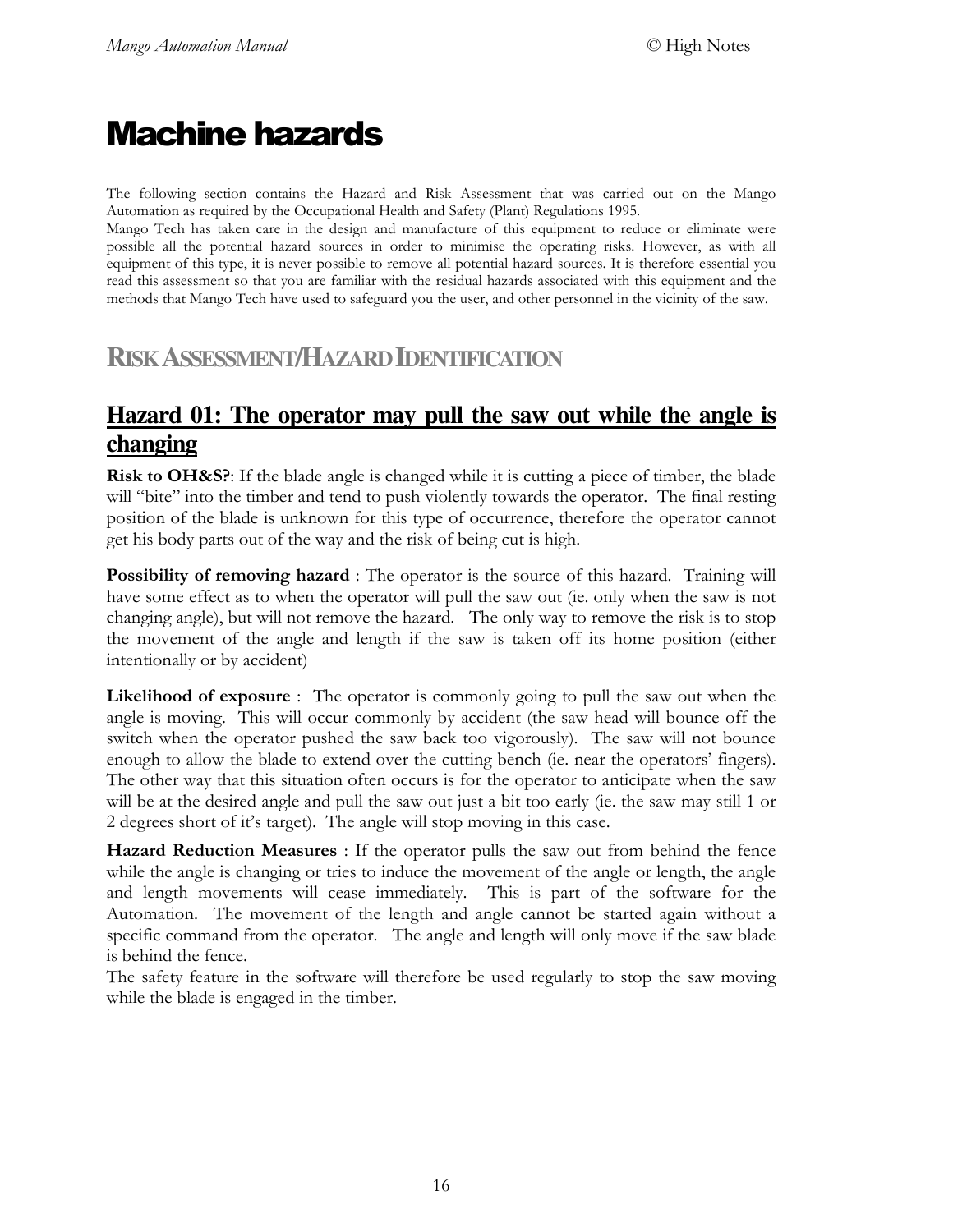### Hazard 02: The saw stroke switch fails

**Risk to OH&S?:** The saw stroke switch is wired in the same way as an emergency stop button. That is, if the switch fails, the saw automation will not work. Therefore the operator will have to manually ask the computer to select the next angle, as this will no longer be done automatically done by the saw stroke switch.

**Possibility of removing hazard**: The hazard has been removed by the wiring method that has been chosen.

**Likelihood of exposure**: There is no hazard that the saw operator is likely to experience.

**Hazard Reduction Measures**: The switch on the saw that gives the signal to the computer to indicate whether the saw is being pulled out works on a normally open contact. That means that if the saw stroke switch fails, the saw angle and length will not longer move automatically after the operator pulls the saw through to perform a cut. It will require that the operator manually select which cut to proceed to next, then manually ask the saw to move to position.

The consequence of this type of logic on the switch means that if it fails while the angle or length are moving, the movements will stop immediately (as per item above)

### Hazard 03: The length stop moves without a command and pushes the timber into the blade

Risk to OH&S?: The timber will hit the side of the blade. This is unlikely to cause a risk of injury. The length stop drive system does not have enough power break the blade by hitting it from the side in this way. The max force the length stop can produce (when set as per Mango Tech's settings) is not enough to break the skin on the operators hand if it hits him, therefore the blade will not be damaged. If the blade is not far into the timber, then the risk is higher of injury to the operator. The timber may jam on the blade and the blade will be pushed out towards the operator.

**Possibility of removing hazard**: The software has been written to ensure that this does not happen. If either axis (length or angle) is moving while the saw is off it's home position, then the movements are stopped immediately (as per the hazard above)

**Likelihood of exposure**: In order for the length to move while the blade is in the timber, the software and/or the hardware have to fail. For the either of the axis to fail to the ON position (i.e. moving the axis) is unknown in the history of the electronics (approx. 10 years operation) or the software (reference : Controller card manufacturers experience).

Hazard Reduction Measures : If the operator pulls the saw out from behind the fence while the angle is changing or tries to induce the movement of the angle or length, the angle and length movements will cease immediately. This is part of the software for the Automation. The movement of the length and angle cannot be started again without a specific command from the operator. The angle and length will only move if the saw blade is behind the fence.

The training of the operator will also include some mention of the recommended operating position (for the operator to stand while cutting) so that they will have the greatest control over the saw if it jams on a piece of timber.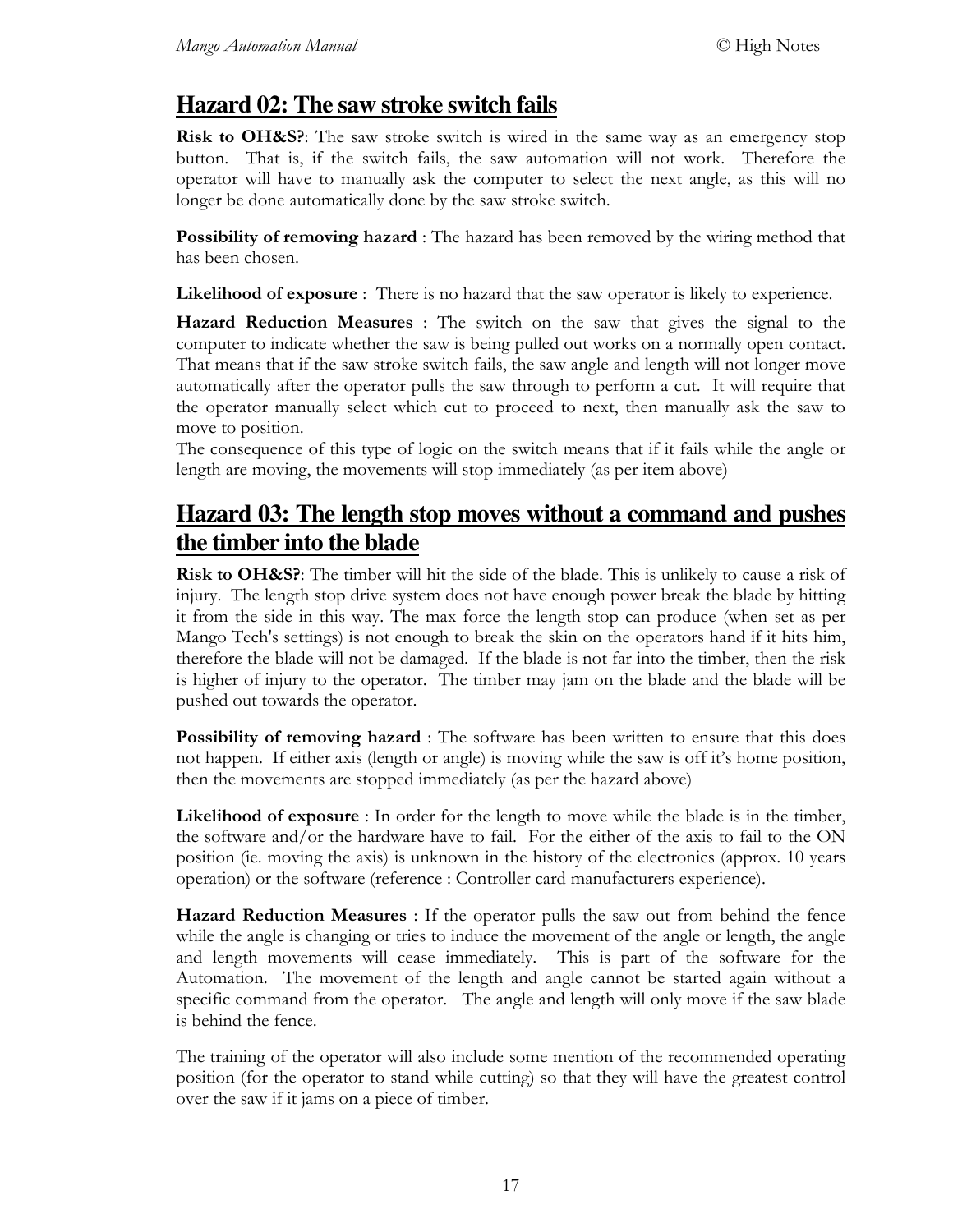### Hazard 04: The angle moves while a person is behind the saw **bench**

Risk to OH&S?: The angle movement has considerable power. The person who is behind the saw while the angle is moving is at risk of being crushed by this movement. This crushing will not be fatal as the drive system does not have the available torque, but certainly very painful.

Possibility of removing hazard : The hazard can only be removed by training. It is not practical to make it impossible to access the rear of the saw and still give the operator enough access to the front of the saw to allow him to cut timber.

There should not be anyone behind the saw while the saw is operating. The movement of the blade and possible movement of the angle combine to make it very dangerous for the person that is behind the fence. The blade and angle movements should be turned off before anyone enters the area behind the saw.

Likelihood of exposure : If the operator climbs behind the saw while emergency stop button has not been engaged, then it is very difficult to eliminate the risk of injury to the operator. The drive system for the angle has some power limitations programmed into it to reduce the chance of the person that has placed themselves in this situation being hurt. Some minor crushing injury is still likely if the angle movement has not been electrically isolated before the person enters the area at the rear of the saw.

Hazard Reduction Measures : Operator training covers this hazard. The computer and saw blade should be turned off before cleaning or maintenance (ie. before a person enters the area behind the saw) is carried out. If the training is ignored, then the drive system for the angle has it's power limited by the Automation software to reduce the severity of the potential injury.

### Hazard 05: The length moves to a shorter length while the operators fingers are near the centerpoint of the saw

Risk to OH&S?: The operator may have his fingers cut by being crushed between the timber and the sharp edge of the fence.

**Possibility of removing hazard**: The fence will always have a sharp edge to it. This is caused by the saw blade striking the fence whilst at a low angle. To remove this sharp edge involves removing a section of the fence (so that the saw never hits the fence). This adds the hazard of a larger opening in the fence, which is a greater hazard than the one we are trying to remove.

The other option for removing this hazard is to ensure that the length always goes to a longer length during the cutting operation. This is impractical because of the number of variations of members that need to be cut. The result if this approach is taken is that the various similar members that have to be cut will be cut with a different method (particularly 3 cut webs). This will inevitably result in the timber being cut incorrectly.

Likelihood of exposure : If the operator is not concentrating while cutting, and places his hand through the hole in the fence, then the length moves, the operators fingers will be crushed between the timber and the fence. This MAY cause his fingers to be cut.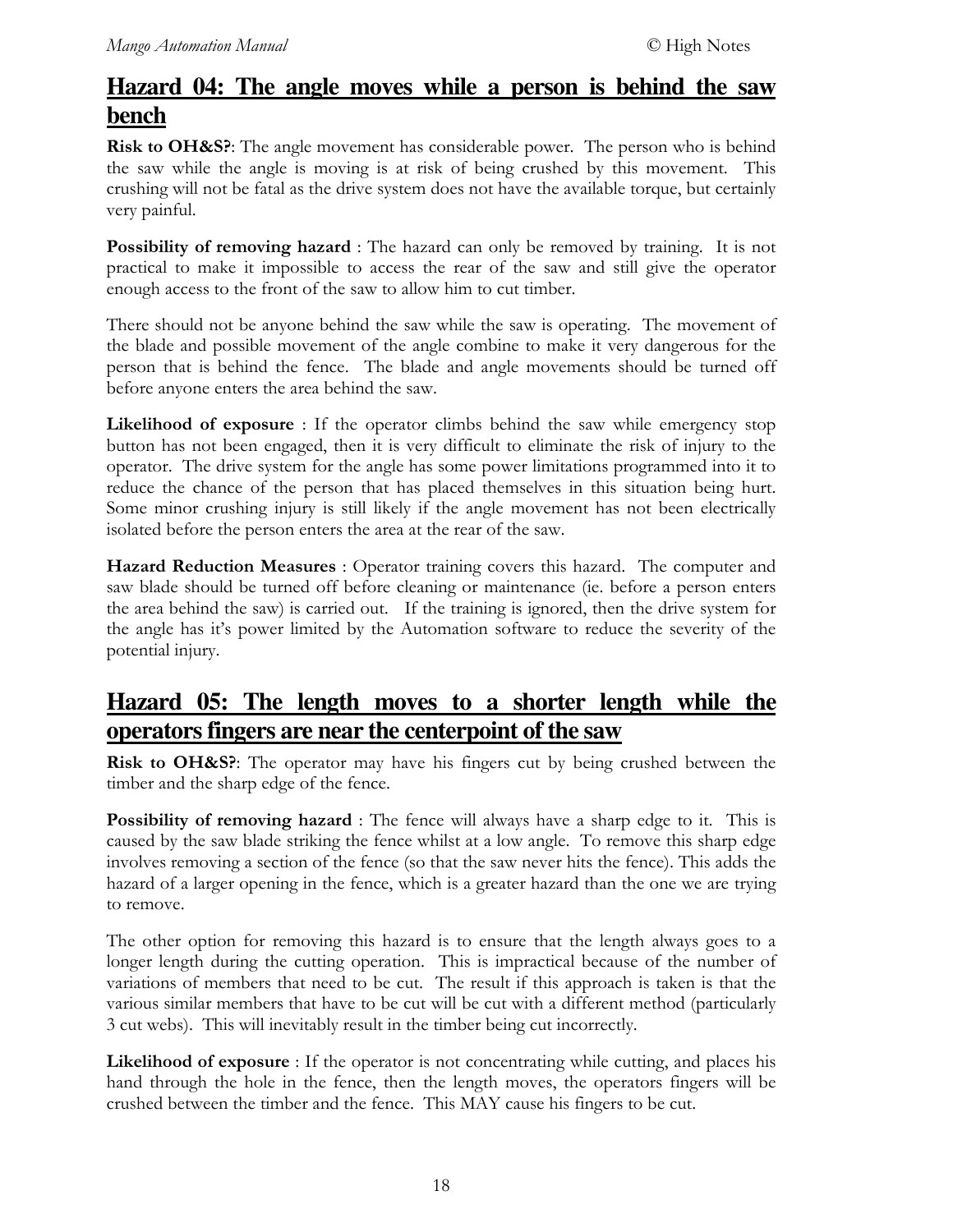#### Mango Automation Manual

**Hazard Reduction Measures**: The movement of the length stop (therefore the speed of the timber), whilst cutting a member is approximately  $20\%$  of the speed of the length when setting up for a new member. This means that the movement of the timber to a shorter length (the hazard in this case) is very slow and should allow the operator time, after his fingers are hit and before they are pushed against the sharp edge of the fence, to move his fingers out of the way. This is relevant for the case of the operator's fingers on the timber or on the fence at the beginning of the incident. The time between being hit by the timber and being cut should be about 0.5sec. Experience has shown that this is enough time to move your hand out of the way.

### Hazard 06: The angle goes to the minimum angle while the operator has his hand on the fence

**Risk to OH&S?**: The fingers of the person who is leaning against the fence may come in contact with the side of the blade. The fingers of the person will either contact the side of the blade or the side of the teeth. If the fingers touch the side of the blade, there will be no injury. If the fingers touch the side of the teeth, skin will be removed. The extent of the protection injury is uncertain, but not expected to be the loss of a finger.

The only way that the fingers of either the operator or a bystander will come to be on the fence is if they are not paying attention to the saw. It is not comfortable to lean on the fence in a way that will mean that the person doing the leaning is not facing the saw. This means that they likely to be watching the saw. This will allow them to move their hand from the fence before the blade gets there.

The operator will not be in a position to have their hands near the blade as they will be on the other side of the saw bench. That is, if the saw comes to it's minimum angle on the left side, then the operator will be standing on the right hand side as this is where the controls for the saw are located and where the timber is fed from. The operator is therefore unlikely to find himself in this position

**Possibility of removing hazard**: It would be impractical to remove the hazard by use of a guard as this will limit the function of the saw (ie. the minimum angle of the machine will be reduced).

Likelihood of exposure : It is unlikely that the operator will have an increased chance of being exposed to this hazard due to the Automation. The blade is likely to be close to the rear edge of the fence during the normal operation of the saw (while it is a manual machine). Once automated, the blade will only go near the side of the bench that the operator does not use during operation of the saw. Therefore the person most likely to be exposed to the hazard is the bystander who is leaning over the saw bench.

**Hazard Reduction Measures**: This risk has been reduced by a function in the software which will prevent the saw going to angles less than 30° before the operator has confirmed it is safe to do so. Signage and operator training will also further help reduce the risk of injury. This will be covered in the formal training supplied as part of the Mango Tech installation.

There must be methods of work instituted by the management of the factory to ensure that by standers are not resting against the machine while it is operating. The operator and associated staff need to be informed of the hazard during training.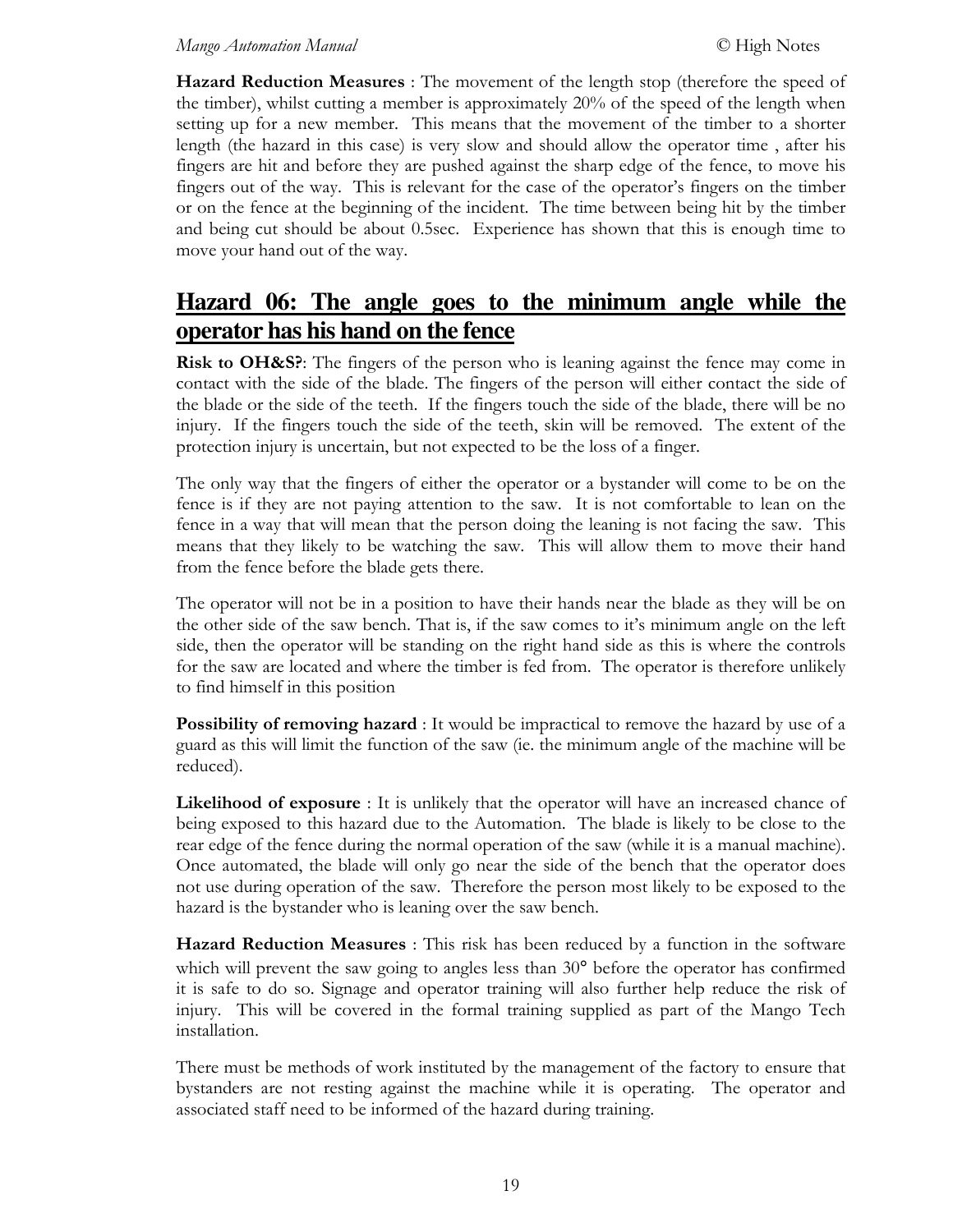### Hazard 07: The length stop strikes the operators hand while moving

**Risk to OH&S?:** The fingers of the person who has been struck will be bruised, cut or jammed between the rollers and the length stop. The author of this report has volunteered his hand for this test. The damage sustained to the fingers was minor bruising only.

**Possibility of removing hazard**: The hazard is inherent in the movement of the length stop. It will always exist.

Likelihood of exposure : The bottom edge of the stop has been rounded off to the reduce the point load on the body part that has been hit by the stop.

Hazard Reduction Measures : The power of the drive system for the length stop has been limited so that the stop will only bruise, not break the skin of the fingers that may get jammed.

### Hazard 08: Main drive for the angle may be accessible by the operators fingers.

Risk to OH&S?: Fingers may be able to be caught in the main drive for the angle. This will cause a crushing injury to the finger. The damage to the finger will not include permanent or debilitating injury. This has been tested during installation by a Mango Tech employee.

Possibility of removing hazard : The hazard may be removed in some instances by the addition of a guard (as is done), but in some cases the guard cannot be fitted whilst maintaining the operability of the machine

**Likelihood of exposure**: The risk of exposure is low due to the layout of the machine. The design of the machine means that as the angle is turning the machine itself acts as a guard by sweeping the fingers of the person approaching the hazard harmlessly out of the way. The only way to get your fingers into the drive is to insert them, then start the movement.

**Hazard Reduction Measures**: The hazard will be highlighted at training. Any machines that do not have adequate guarding (as mentioned above) will have a guard fitted during the Automation installation process.